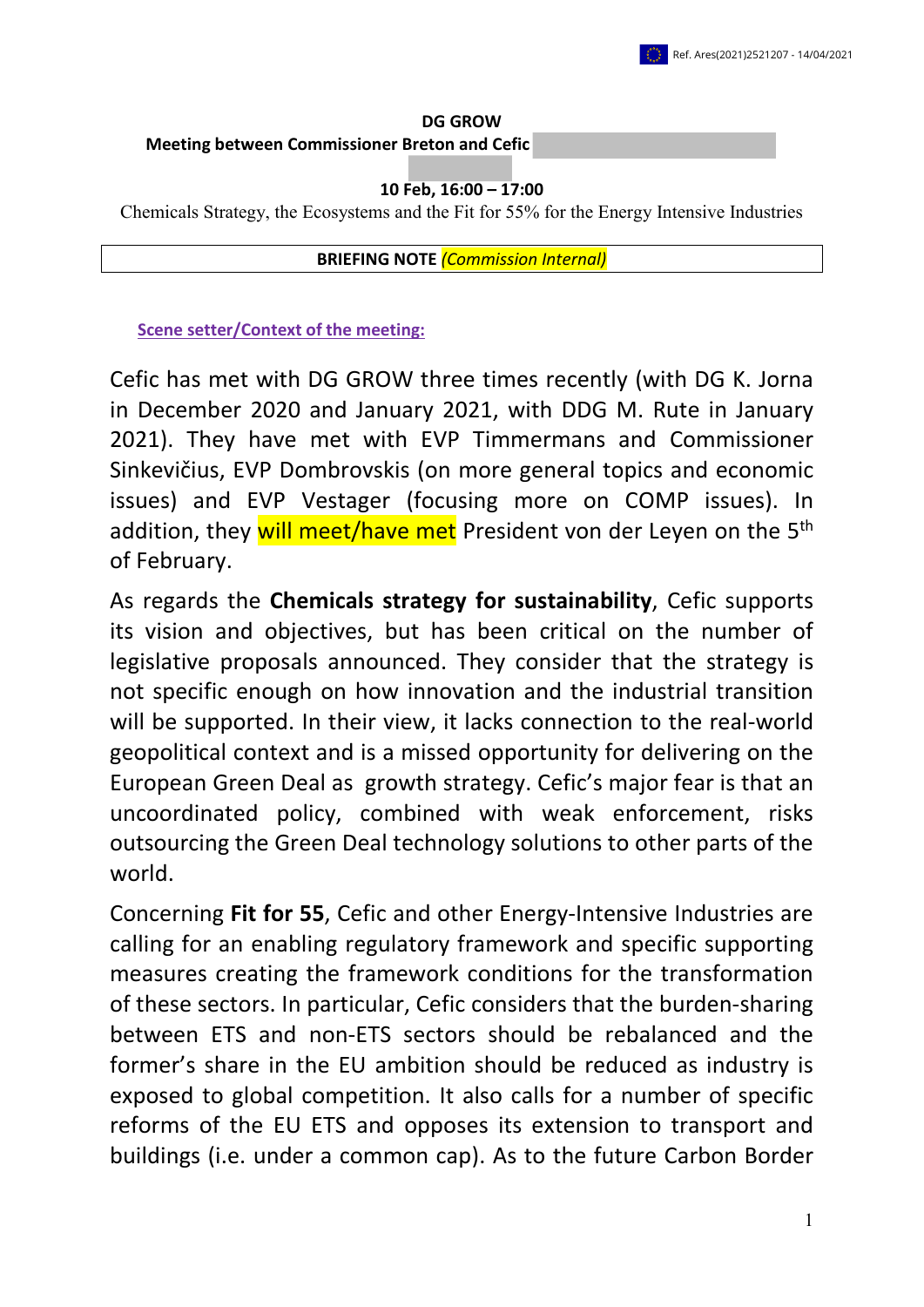Adjustment Mechanism (CBAM), Cefic insists that it should be complementary to (and hence not replace) the free allocation principle under the current ETS. It should also take into account the specific characteristics of the chemical industry, in particular its strong export orientation (requiring a mechanism that addresses the additional cost for exports) and the presence of very long and complex value chains (which calls for a reasonable product scope of the CBAMs and necessitates measures not entailing high compliance costs or administrative burdens).

## **Objective of the meeting:**

Listen to Cefic's concerns and provide information on the latest state of play on the different files. Invite Cefic to actively engage in the implementation of the various policies and strategies.

## **KEY messages**

## *Chemicals Strategy for Sustainability*

- Our services have started the implementation of the chemicals strategy. Impact assessments are being discussed and set up.
- We need your active participation. We will set up a high-level round table. The first meeting is expected to take place in March or April.

## *Ecosystems*

• The industrial strategy puts the focus on industrial ecosystems. This is a new approach and reflects the need for new ways of thinking and working to lead the twin green and digital transitions and to increase resilience.

# *Fit for 55 for energy intensive industries*

• The EU strives to achieve its 55% emission targets reduction by 2030. We know this is challenging.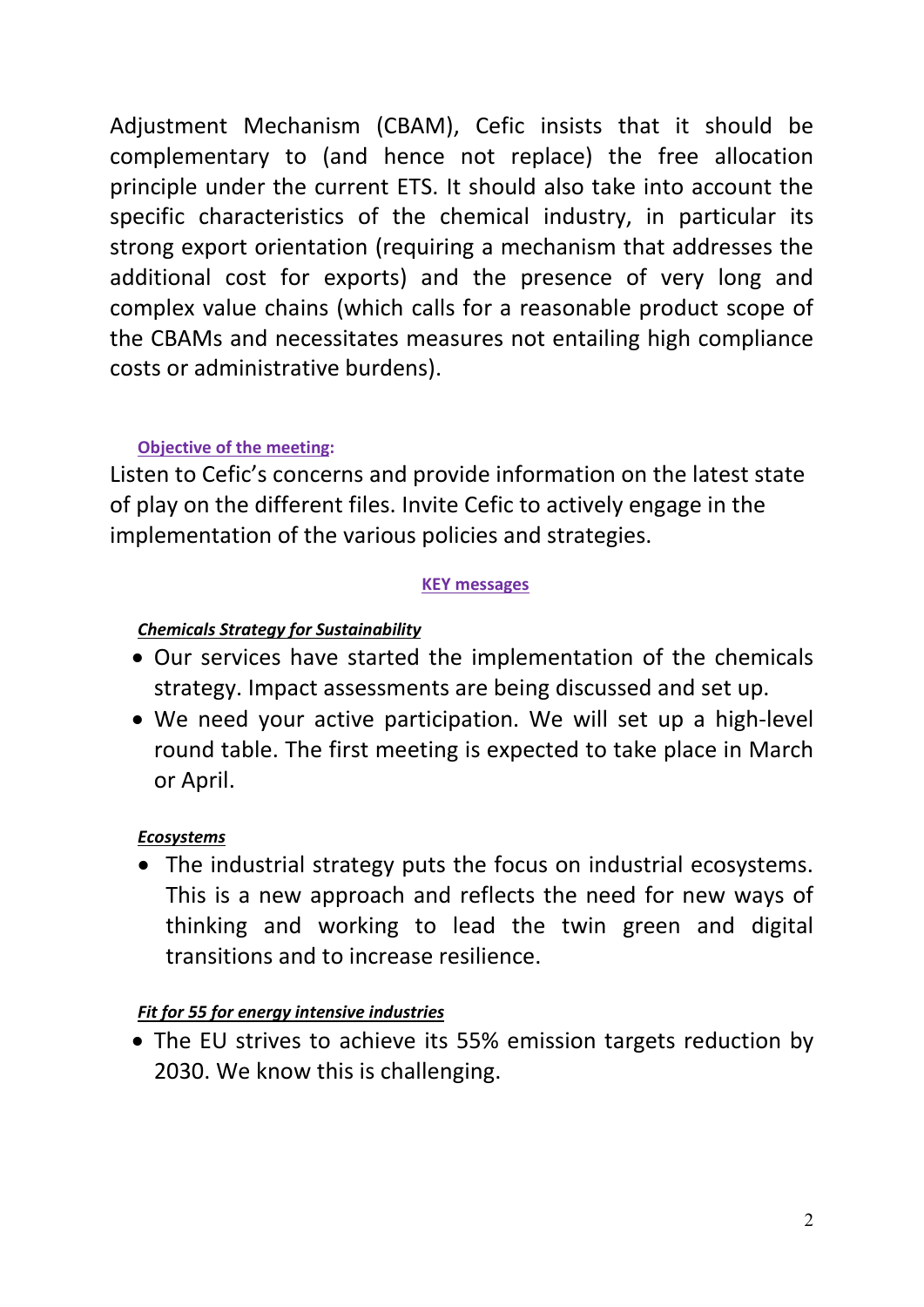• Transitioning to a climate neutral and circular economy by 2050 will require full mobilisation of industry together with a significant investment push. The chemical sector is of strategic importance to the EU economy and this transformation.

## **Line to take**

## *Chemicals Strategy for Sustainability*

- The role of industry and innovation will be crucial to succeed in meeting the Green Deal goals and at the same time regain global market.
- The Chemicals Strategy measures boost innovation; they include funding and investments for research and their commercialisation and uptake.

# *Ecosystems*

- The Commission identified 14 industrial 'ecosystems', representing around 90% of the business value added in the EU. The chemical industry is part of the ecosystem of Energy Intensive Industries and the Health ecosystem.
- The Commission will publish the detailed definitions of the ecosystems with the update of the Industrial Strategy in March. It will also explain how the ecosystem approach will feed into policy making as well as the governance of these instruments to make sure that all relevant stakeholders, including MS, can contribute to the analysis.

## *Fit for 55 for energy intensive industries*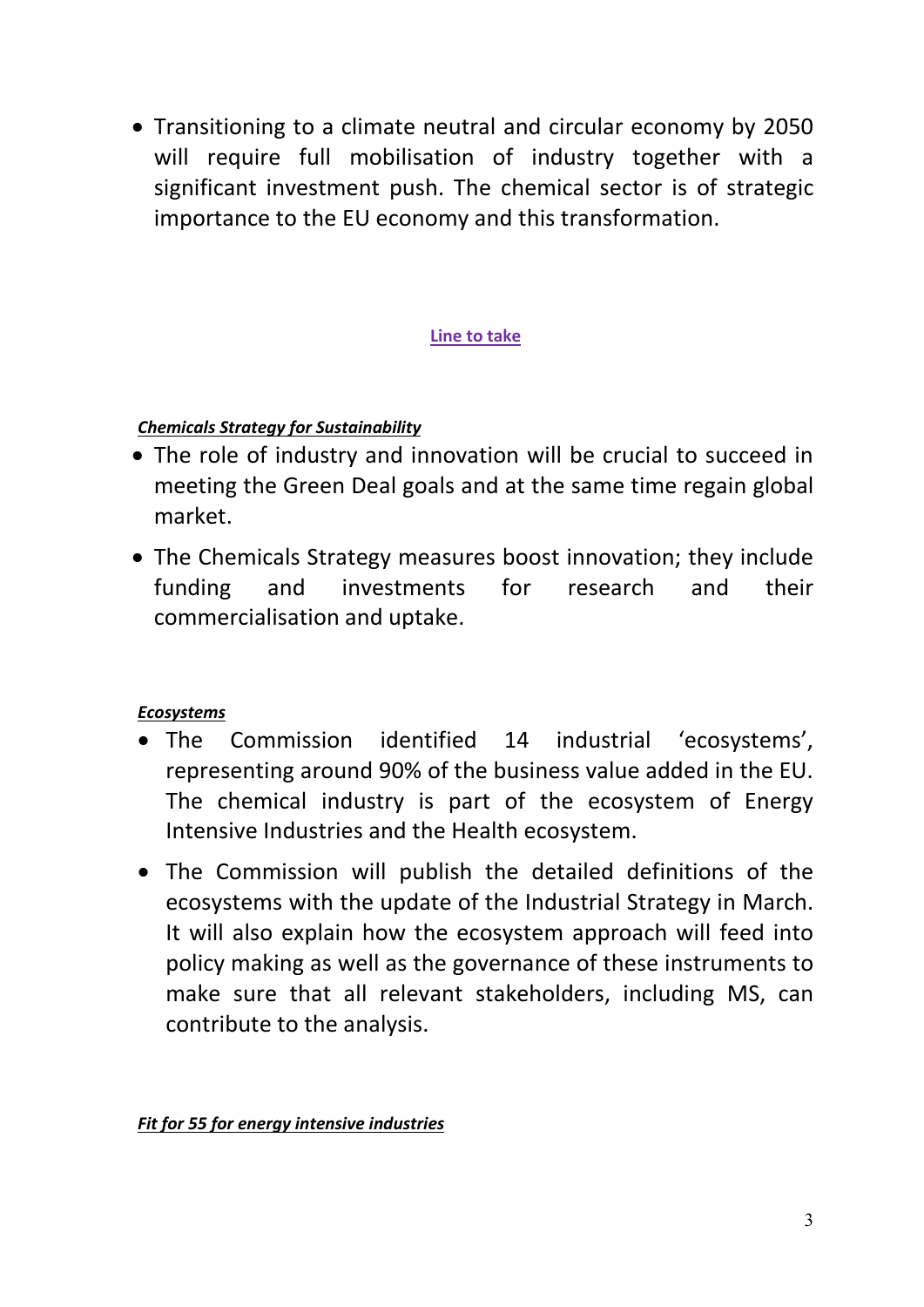- Hydrogen will be crucial for decarbonisation of hard-to-abate sectors, like chemicals industries. Following this most promising pathway to climate neutrality will require a substantial expansion of generation capacities for decarbonised electricity and of the infrastructure for its transportation. On 8 July, the Commission released the Hydrogen Strategy and launched the European Clean Hydrogen Alliance with an investment agenda to support ambitious deployment of hydrogen technologies until 2030.
- As mentioned in March 2020 with the Industrial Strategy, a lowcarbon alliance can be considered as one of the possible industrial alliances. It would be important for us to understand if this is what the chemical sector actually wants or if there are other solutions that you propose, to accelerate the green and digital transition and to build resilience.
- If you consider that an important project of common European interest (IPCEI) could be an alternative to the Alliance, please let me and EVP Vestager know.

## **Defensives / Q&A**

## *Chemicals Strategy for Sustainability*

# **Q: The chemical industry wants to work constructively towards realising the EU's objectives, in particular the European Green Deal, but is very worried about the cumulative impact of the multitude of policy initiatives which are not all coordinated.**

A: The Commission has assessed that there was no need for an impact assessment on the Chemicals Strategy as a whole, as the measures established were based on extensive evaluations and consultations of our legal framework on chemicals.

However, we know it is important to guarantee coherence and synergies during the implementation of the Strategy and its various actions, and the High Level Roundtable will help us to regularly discuss this with stakeholders.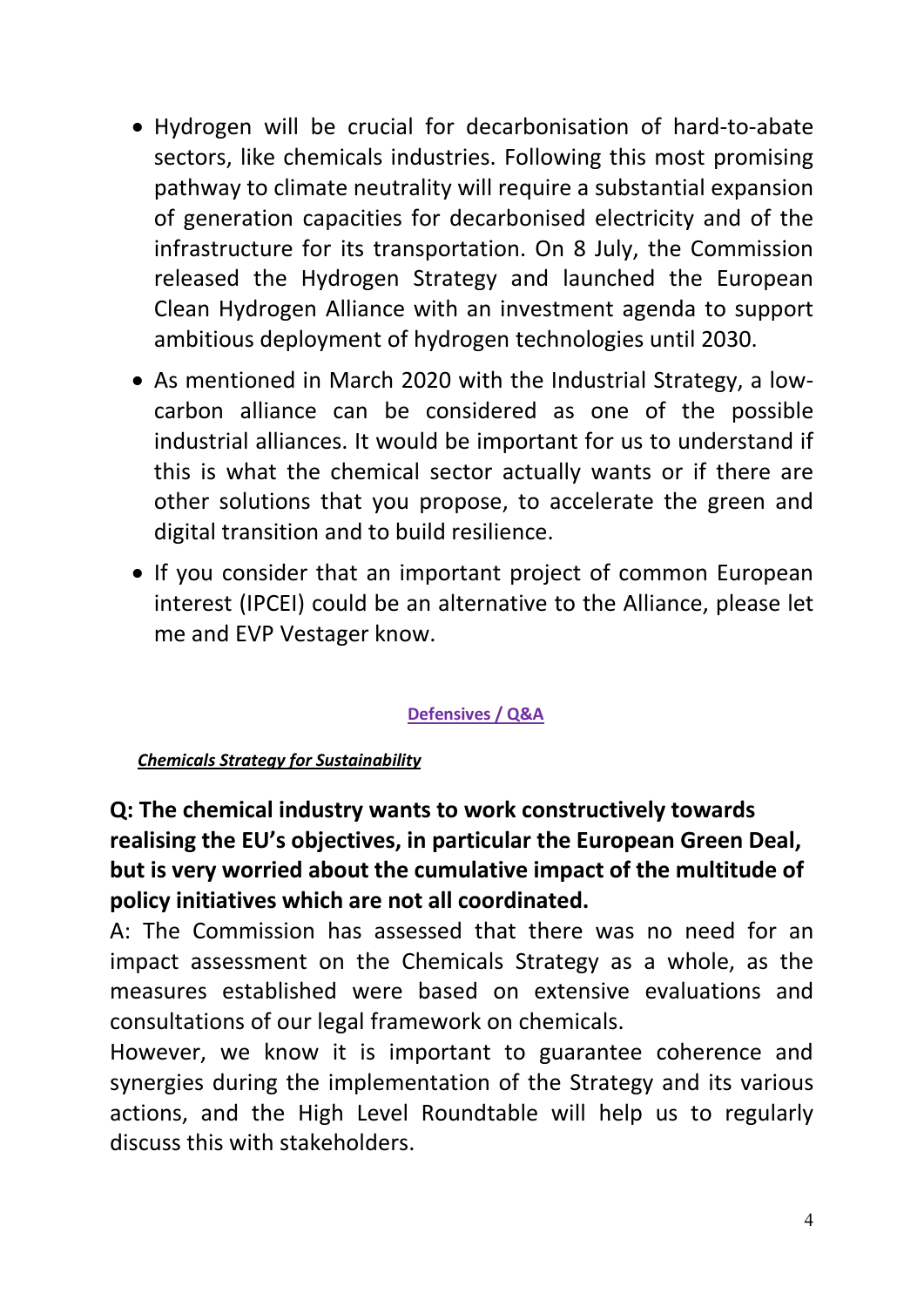I can also reassure you that the Commission as a whole is highly committed to achieving the goals of the Strategy across policy areas, and that internal coordination is fully in place to ensure coherence and alignment of the upcoming initiatives announced under various Commission strategies.

# **Q: Cefic is concerned that the Commission does not favor a sectoral 'green deal' approach for the chemicals industry because it is worried about NGOs' reactions.**

A: The Chemicals Strategy integrates the main objectives of the Green Deal into a holistic and coherent roadmap on where the chemicals policy is moving to in the medium- to long-term to support those objectives. It announces an overall consolidation and simplification of the legal framework on chemicals and ensures predictability through a clear timeline of upcoming regulatory actions.

We are fully aware that the chemicals industry is already committed to support climate neutrality and circular economy, and we would appreciate the same commitment on the objective of a zero pollution and toxic-free Europe, for which the chemicals industry plays a key role. On our side, we have announced in the Strategy a set of actions and incentives to promote the green transition of the sector and of its value chain through various funding instruments, and we are also engaging with Member States to make sure that the transition to safe and sustainable chemicals is fully mainstreamed across EU funding programmes and national recovery plans.

# *Ecosystems*

# **How does the ecosystems concept differ from a traditional value chains approach?**

• The ecosystems encompass all players operating in a value chain: the smallest start-ups and the largest companies, research activities, service providers and suppliers. Ecosystems, like in nature, are a matter of symbiosis (i.e. living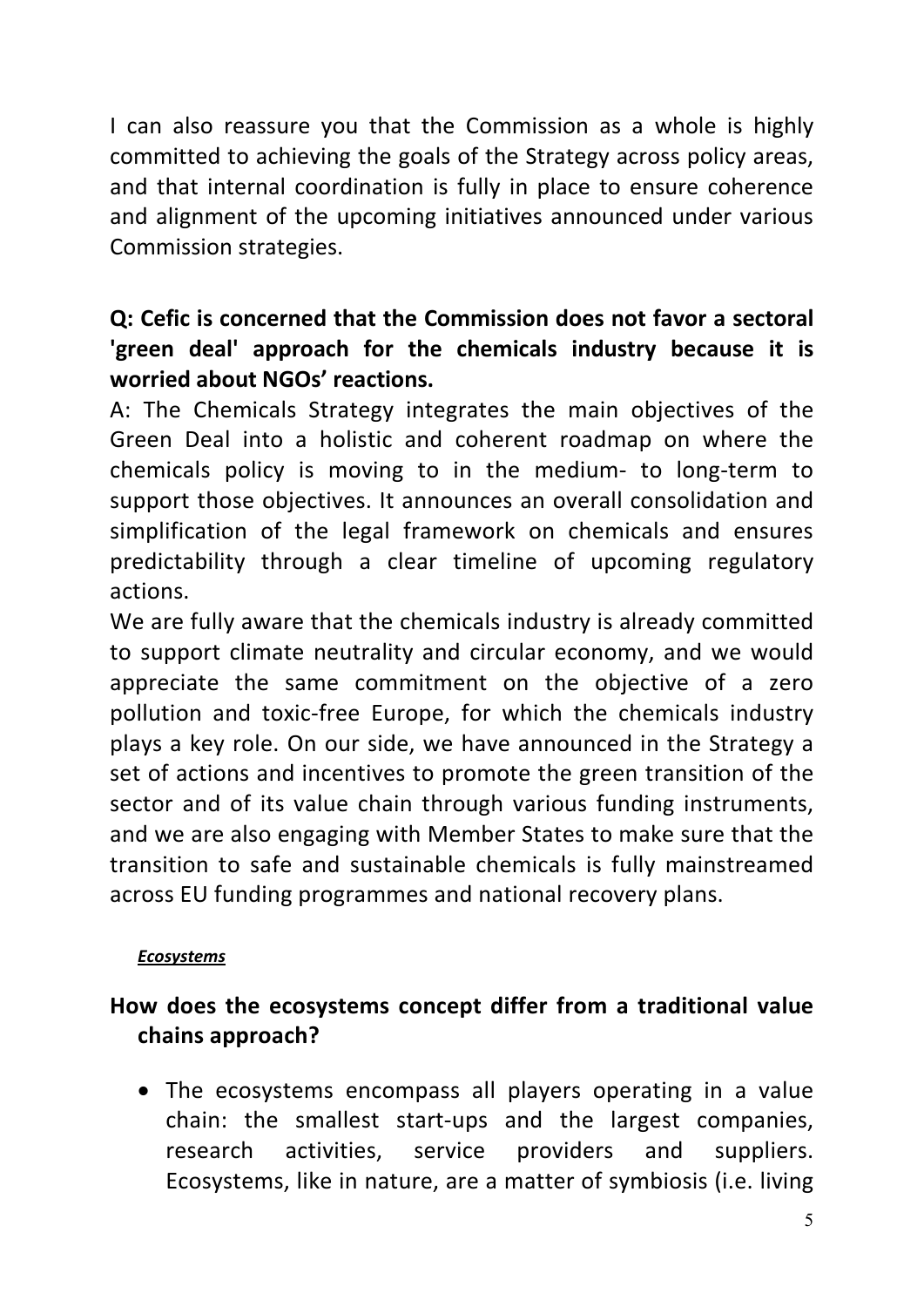together), synergies (i.e. working together) but also, as far as the limited resources are concerned, competition. It is all a matter of finding the right balance along firm size classes, between different categories of know-how, along value chains and, last but not least, between synergies and competition.

• Compared to the traditional approach, ecosystems allow for a bottom-up approach that takes into account specificities of business models, a high percentage of vulnerable players (SMEs and micro) and interdependencies. This simply cannot be done via traditional macro or micro analysis.

### **Background information** Name of Cabinet Member: J. Canton Name of the Director who has cleared the briefing: C. Pettinelli **BASIS request ID: 722** Room, time: 10 Feb, 16:00 - 17:00 Participants: Name of main contact person: Telephone number: Directorate/Unit: D/2

### **Chemicals Strategy for Sustainability**

### **European Green Deal**

The Green Deal includes a Zero Pollution ambition and the Chemicals Strategy for Sustainability is the first deliverable. It will be followed by a zero pollution action plan for water, air and soil in 2021.

### **Chemicals Strategy for Sustainability**

The Chemicals Strategy aims at better protecting citizens and the environment against hazardous chemicals, encouraging innovation for the development of safe alternatives and increasing global competitiveness of the EU chemicals industry.

In order to increase protection of health and the environment, the Commission proposes to ban the most harmful substances from consumer products, in particular endocrine disruptors and persistent chemicals. Substances of concerns will only be allowed if their use is necessary for health, safety or is critical for the functioning of society and if there are no acceptable alternatives. The strategy also aims to boost innovation, promote competitiveness and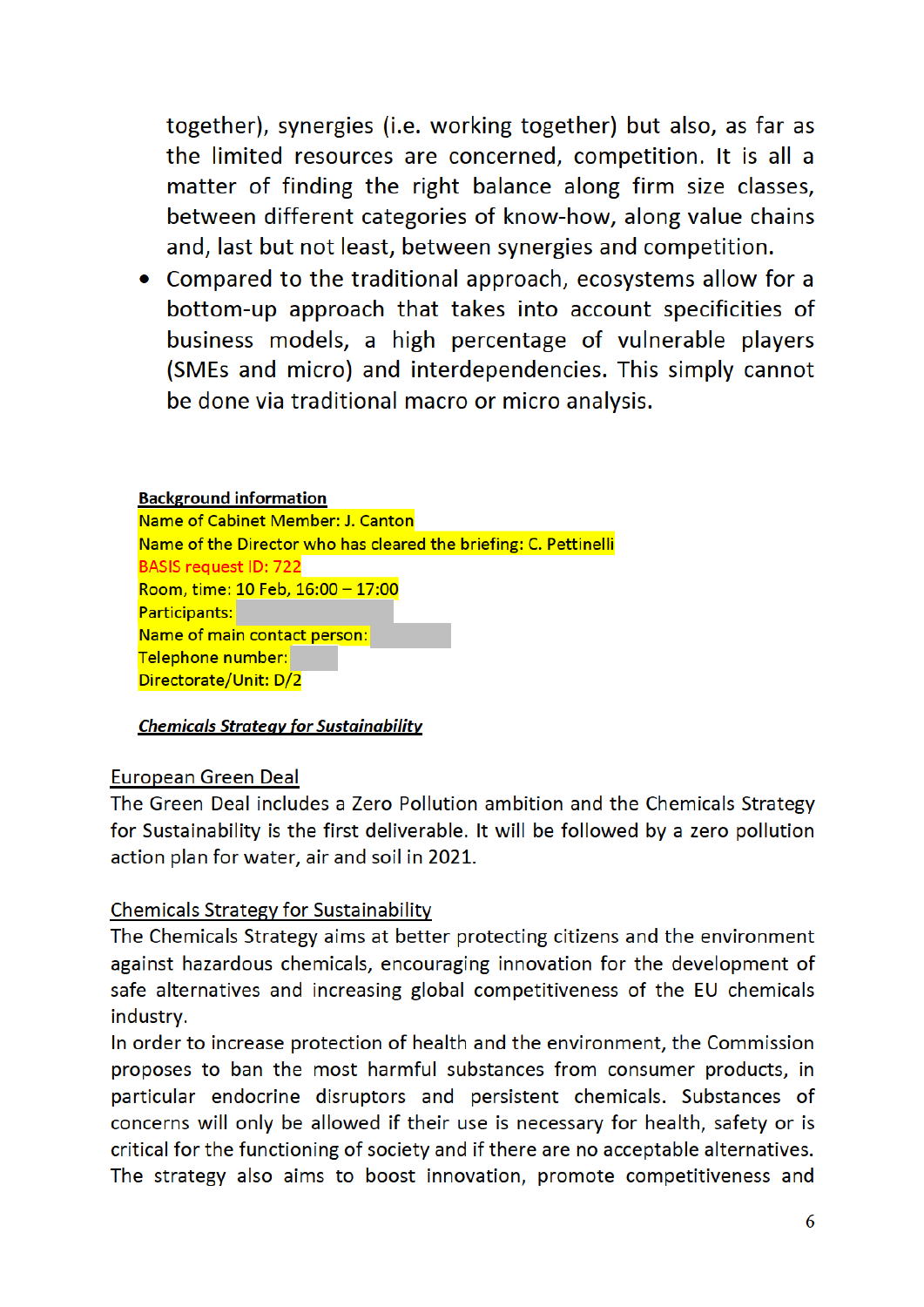increase the EU's strategic autonomy. It will promote chemicals, materials and products that are safe and sustainable by design. It will also promote and support the development of green and smart technologies and innovative business models to enable the transition towards low-carbon and low environmental impact manufacturing processes in the chemicals sector.

The strategy will promote the EU's resilience of supply of chemicals used in essential applications for society through EU funding and investment mechanisms. It will establish and update a research and innovation agenda for chemicals, to fill knowledge gaps on the impacts of chemicals, and foster multidisciplinary research and digital innovations for advanced tools, methods and models, also to reduce animal testing.

The enforcement of chemicals legislation will be stepped up by strengthening the principles of 'no data, no market', carrying out audits in Member States, and setting up uniform conditions and frequency of checks for certain products. The implementation of the new market surveillance Regulation r as well as measures to reinforce the EU Customs Union will strengthen enforcement within the EU and at the external borders.

## **EU chemicals industry**

Chemical manufacturing is the fourth largest industry in the EU and 59% of chemicals produced are directly supplied to other sectors, incl. health, construction, automotive, electronics, textiles.

Global sales of chemicals were EUR 3347 billion in 2018 and are expected to double by 2030. However, the EU's global sales share is on the decline with a forecast of moving from  $2^{nd}$  to  $3^{rd}$  position by 2030 by being overtaken by the US while China remains the number one and on the rise.

| <b>Turnover</b>           | EUR 565 billion       |
|---------------------------|-----------------------|
| <b>Direct jobs</b>        | 1.2 million           |
| Number of companies       | 26 600                |
| <b>Capital spending</b>   | EUR 21 billion        |
| <b>R&amp;D</b> investment | <b>EUR 10 billion</b> |
| <b>Global sales share</b> | 16.9%                 |

EU chemicals industry: facts and figures 2018 (Source: Cefic)

Chemicals will be a key enabler for the European Green Deal, as chemicals are the building blocks of low-carbon, zero pollution and energy- and resourceefficient technologies, materials and products. Increased investment and innovative capacity of the chemicals industry to provide safe and sustainable chemicals will be vital to offer new solutions and support both the green and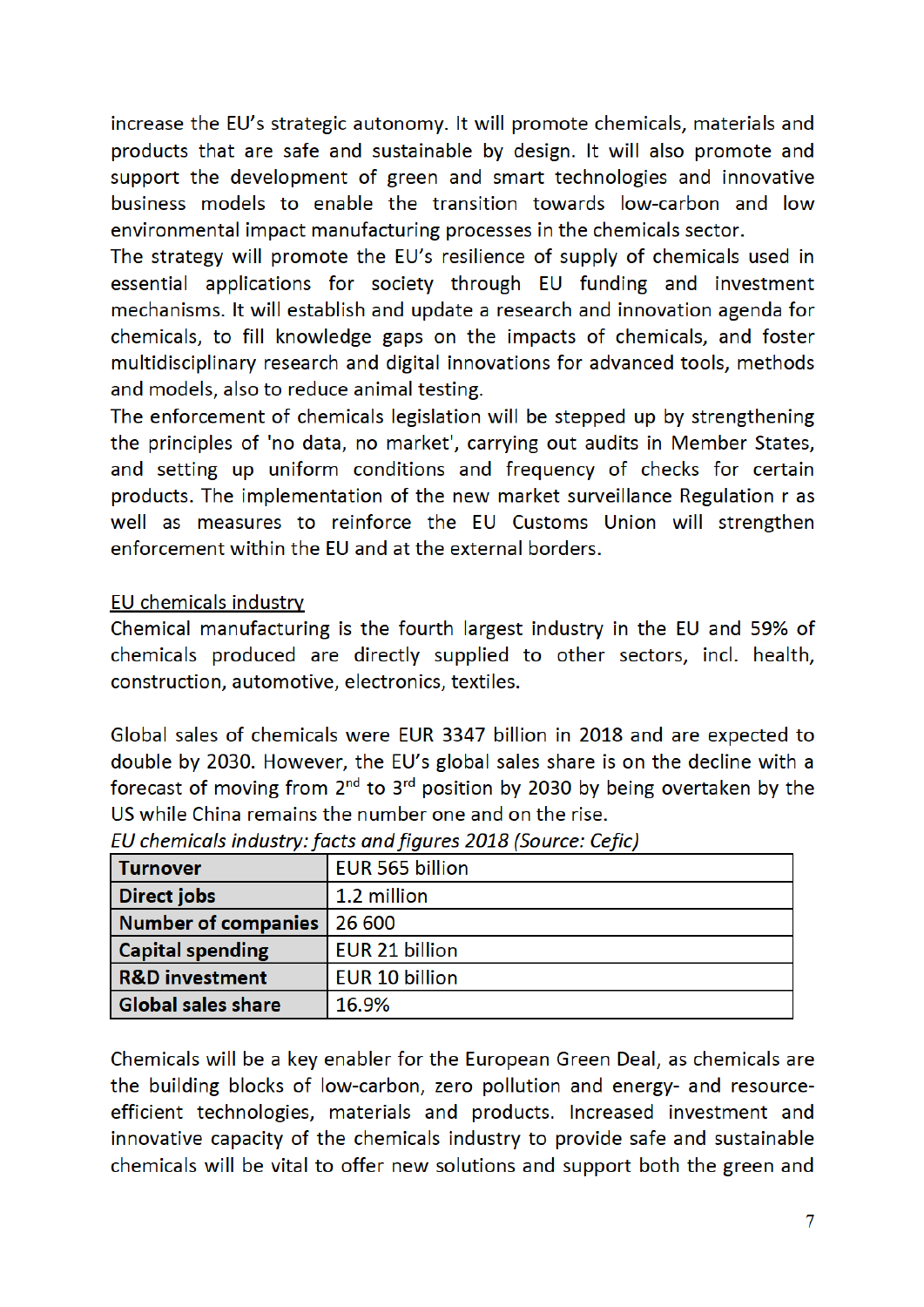the digital transitions.

## *Fit for 55 – Energy-intensive industries*

In the "Masterplan for a Competitive Transformation of EU Energy-intensive Industries Enabling a Climate-neutral, Circular Economy by 2050", the High Level Group on Energy Intensive Industries has highlighted the need for rapid progress on the demonstration of first-of-its kind technologies by 2030, considering the short time left until 2050.

EII are therefore calling for an **enabling regulatory framework and specific supporting measures** creating the framework conditions for the transformation of these sectors. The determining factors to allow the green transition of energy-intensive industries can be summarized as follows:

• **Abundant and affordable decarbonised energy, in particular electricity.** Net-zero emissions industrial production requires significant decarbonized electrification and climate-neutral fuel switch, in order to get significant GHG reduction after the year 2030 (e.g. net zero production of cement, steel and chemicals in 2050 will require  $2 - 3.5$  times more electricity than in 2015). It needs to be available at the scale required, competitively priced and affordable to support EU industry in its pathway towards climate neutrality.

• **Investments in production assets, R&I, demonstration and deployment of new technologies and infrastructure** (e.g. electricity grids, energy system infrastructures, energy storage technologies, CCUS and CO2 transportation pipelines). In this regard, it is to be noted that investment cycles should also be taken into consideration, as innovation will not follow a linear path. Disruptive breakthrough technologies, needed for the climate-neutrality objective, require sufficient time to be developed, up scaled and commercialised.

• **Digitalisation and transformation of business models.** Current digital technologies can contribute to reduce 15-20% of total current CO2 emissions. Lead companies in Europe are keen to launch a digital coalition to set their carbon neutrality pathway, and it is the right momentum to build upon this initiative.

• **Foster demand for green products and competitiveness on export markets.** European companies still have a clear competitive advantage compared to international competitors when it comes to the quality of the products and their sustainability features. In order to strengthen this as a market competitive advantage, we must create the conditions to massively promote the uptake of sustainable products and to support companies and sectors that export an important part of their production. This could be done both through economic measures (like a CBAM that also includes export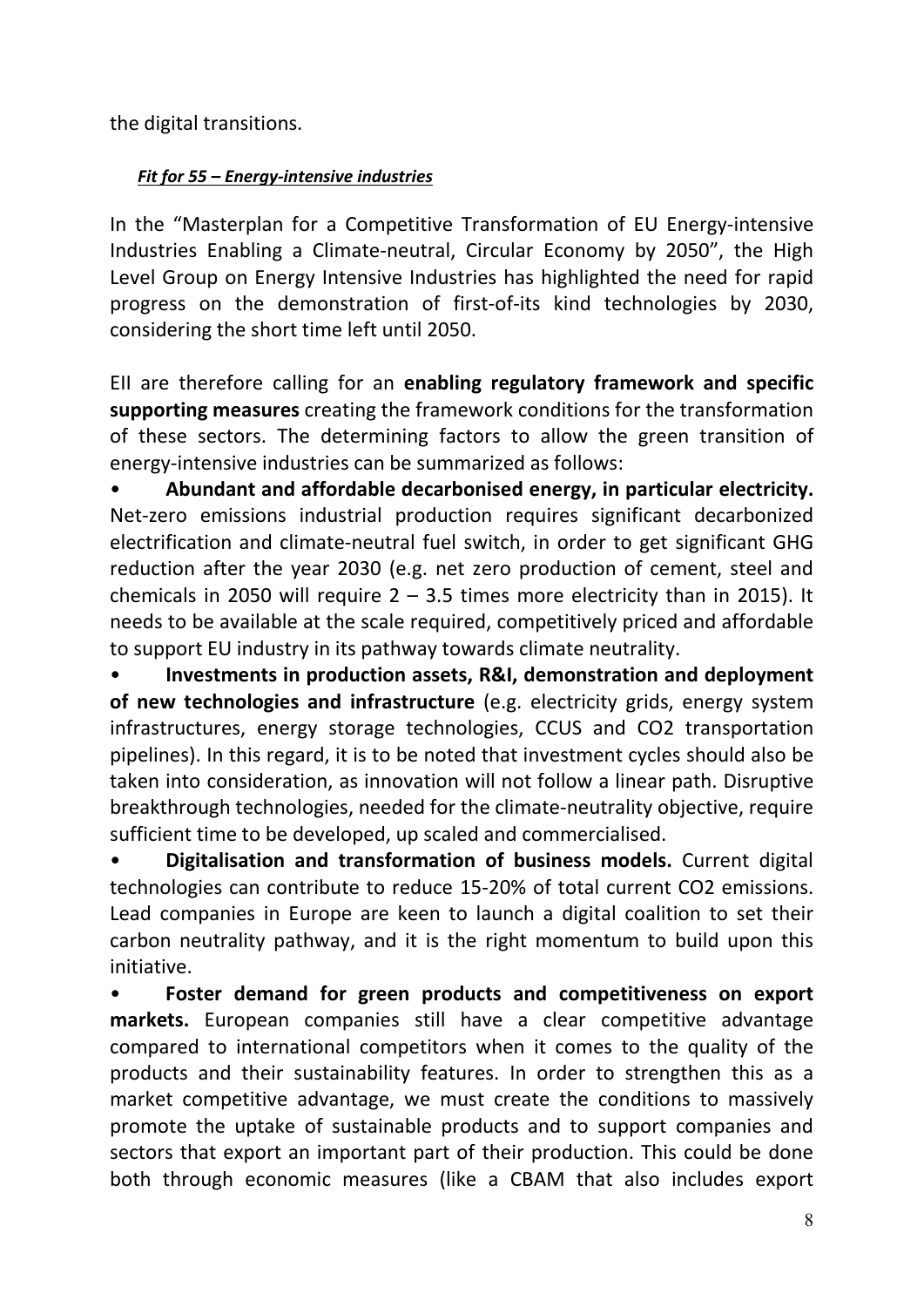rebates) but also through a wise trade policy, creating the conditions for our companies to enter the future "green" markets in developing countries.

• **Recyclability and possible change in raw materials.** The transition to renewable energy and digitalisation will significantly increase the demand for raw materials, not only for high-tech applications but also for infrastructure. Europe is performing well in terms of recycling of some materials. For other materials, especially those needed in renewable energy technologies or high tech applications, secondary production represents only a marginal contribution. A secure and sustainable supply of raw materials, both primary and secondary, is paramount to enable the transition to a climate-neutral economy.

In the light of all these critical factors, possible increase of EIIs' carbon leakage exposure should be assessed **alongside** the revision of the 2030 climate targets, as it is inherently linked to our climate targets. **Carbon leakage measures should be commensurate with and effective for the high level of pursued climate ambition.**

When it comes more specifically to **ETS**, and in particular to effort sharing, EII underline that it will be particularly important to strike the right balance between ETS sectors on one hand, where emissions have significantly reduced, and non-ETS sectors on the other hand, which in many cases have seen a stagnation or increase of their emissions. This will be needed in order to prioritise the sectors where most efforts to reduce GHG emissions are necessary.

### *Ecosystems*

- The COVID19 crisis, which exposed the interlinkages between the economies and economic players along the value chains and beyond, gave this new approach an even bigger "raison d'être" for the recovery.
- While preparing the needs assessment to inform our Recovery Plan, the Commission identified 14 industrial 'ecosystems', representing around 90% of the business value added in the EU. They are fundamentally pan-European and capture continental economic interdependencies in all their complexities, ranging from manufacturing activity, to public and private services, in both physical and digital realms.
- Ecosystems span across the EU Member States and involve all players operating along the value-chain from the smallest start-ups to the largest companies, from academia to research, service providers to suppliers. Ecosystems can have very complex value chains involving a large number of countries in and outside the EU. We have identified 14 industrial